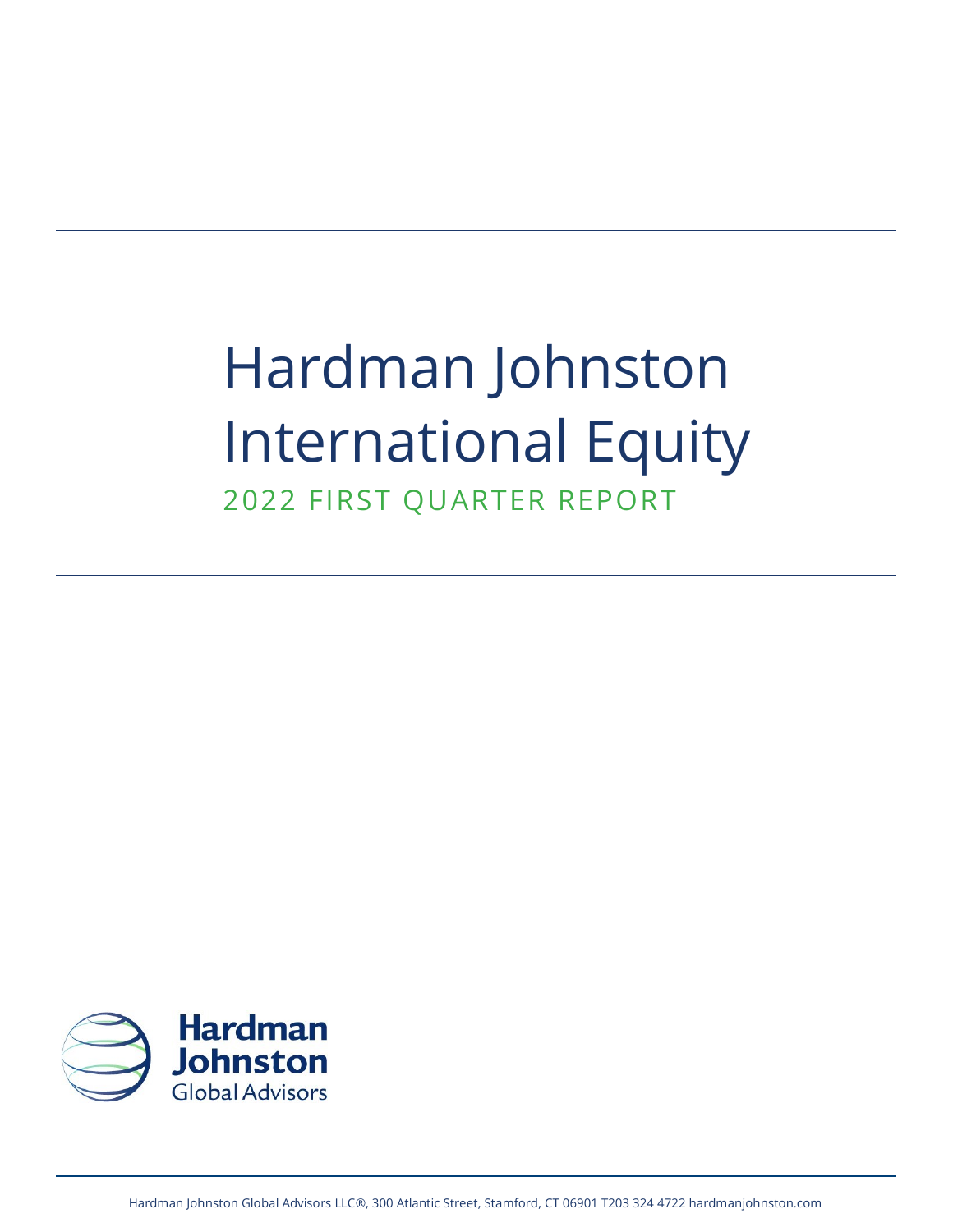

| <b>COMPOSITE PERFORMANCE (%) (period ending March 31, 2022)</b>                                                                                                                                                                                                                                                                                                                                                                                                                                                                                                                                                                                                                                                                                                                                  |          |          |                |                |                 |                  |  |
|--------------------------------------------------------------------------------------------------------------------------------------------------------------------------------------------------------------------------------------------------------------------------------------------------------------------------------------------------------------------------------------------------------------------------------------------------------------------------------------------------------------------------------------------------------------------------------------------------------------------------------------------------------------------------------------------------------------------------------------------------------------------------------------------------|----------|----------|----------------|----------------|-----------------|------------------|--|
|                                                                                                                                                                                                                                                                                                                                                                                                                                                                                                                                                                                                                                                                                                                                                                                                  | 1st QTR  | 1 Year   | <b>3 Years</b> | <b>5 Years</b> | <b>10 Years</b> | <b>Inception</b> |  |
| International Equity (gross of fees)                                                                                                                                                                                                                                                                                                                                                                                                                                                                                                                                                                                                                                                                                                                                                             | $-15.20$ | $-10.43$ | 10.91          | 11.08          | 9.25            | 10.87            |  |
| International Equity (net of fees)                                                                                                                                                                                                                                                                                                                                                                                                                                                                                                                                                                                                                                                                                                                                                               | $-15.32$ | $-10.94$ | 10.30          | 10.47          | 8.60            | 10.28            |  |
| <b>MSCI EAFE Net Index</b>                                                                                                                                                                                                                                                                                                                                                                                                                                                                                                                                                                                                                                                                                                                                                                       | $-5.91$  | 1.16     | 7.78           | 6.71           | 6.27            | 5.25             |  |
| MSCI AC World ex US Net Index                                                                                                                                                                                                                                                                                                                                                                                                                                                                                                                                                                                                                                                                                                                                                                    | $-5.44$  | $-1.48$  | 7.51           | 6.76           | 5.55            | N/A              |  |
| Performance is preliminary through March 31, 2022. Periods greater than one year are annualized. Past performance does not guarantee future results. Net performance reflects the<br>deduction of advisory fees and reinvestment of income (if applicable). The MSCI AC World ex US Net Index is shown as supplemental information. The MSCI AC World ex US Index inception<br>date is 1/1/2001. Composite inception date: September 30, 1993.                                                                                                                                                                                                                                                                                                                                                   |          |          |                |                |                 |                  |  |
| <b>KEY TAKEAWAYS</b><br>• International markets decline after war in Ukraine clouds outlook                                                                                                                                                                                                                                                                                                                                                                                                                                                                                                                                                                                                                                                                                                      |          |          |                |                |                 |                  |  |
| • Inflation spikes as energy and commodity prices soar, prompting monetary policy tightening                                                                                                                                                                                                                                                                                                                                                                                                                                                                                                                                                                                                                                                                                                     |          |          |                |                |                 |                  |  |
| Chinese markets contend with COVID shutdowns and potential ADR delistings on US exchanges                                                                                                                                                                                                                                                                                                                                                                                                                                                                                                                                                                                                                                                                                                        |          |          |                |                |                 |                  |  |
| • International Equity Composite returned -15.32%, net, underperforming the MSCI EAFE return of -5.91% and the<br>MSCI AC World ex US return of -5.44%                                                                                                                                                                                                                                                                                                                                                                                                                                                                                                                                                                                                                                           |          |          |                |                |                 |                  |  |
| <b>MARKET REVIEW</b>                                                                                                                                                                                                                                                                                                                                                                                                                                                                                                                                                                                                                                                                                                                                                                             |          |          |                |                |                 |                  |  |
| International equities weakened in the first quarter as the war in Ukraine fed into existing investor concerns about rising<br>energy and commodity prices, soaring inflation, and softening economic growth. The MSCI ACWI returned -5.36%, with<br>markets across most regions slipping back, while the MSCI EAFE returned -5.91%.                                                                                                                                                                                                                                                                                                                                                                                                                                                             |          |          |                |                |                 |                  |  |
| After finishing 2021 at or near record levels, markets began to pull back in January as rising prices and ongoing supply<br>shortages began to temper growth expectations. Russia's attack on Ukraine in February further shook investors, raising<br>issues of energy and food supply, the potential global repercussions of sanctions, and their combined impact on already<br>rampant inflation. After gaining steadily throughout the early part of the quarter, the price of Brent Crude, the global oil<br>benchmark, spiked to its highest level since the financial crisis. At the end of March, the Biden administration announced<br>the release of US strategic oil reserves in an attempt to control prices and increase supply until production ramps back up.                      |          |          |                |                |                 |                  |  |
| The effect of energy prices on inflation was marked. Data released in January showed that US inflation hit a four-decade<br>high of 7.0%, before accelerating to 7.9% in February, with economists expecting further increases, at least in the short<br>term. It was a similar trajectory in Europe where CPI climbed to 7.5% in March, including an estimated 45% increase in<br>energy prices year-over-year. Although more moderate by international standards, inflation in Japan reached 0.8%, the<br>highest rate in two years, with expectations of sharper rises to come due to the country's reliance on energy imports.<br>Developing markets also contended with spiraling prices, with double-digit inflation increases in G20 countries including<br>Brazil, Argentina and Turkey. |          |          |                |                |                 |                  |  |
| There were also some positive signals during the first quarter. The US created over 500,000 new jobs per month, sending<br>unemployment to the lowest level since the pandemic. The plentiful supply of new employment opportunities, equating to<br>roughly 1.8 openings per unemployed person, helped fuel rising wages and gave a boost to consumer confidence. In<br>Europe, pent-up demand for leisure soared as countries withdrew most remaining COVID-19 restrictions. Before the onset<br>of the war in Ukraine, TUI Group, Europe's largest vacations company, reported that bookings were close to pre-pandemic<br>levels, with prices up approximately 20%.                                                                                                                          |          |          |                |                |                 |                  |  |

## KEY TAKEAWAYS

- International markets decline after war in Ukraine clouds outlook
- Inflation spikes as energy and commodity prices soar, prompting monetary policy tightening
- Chinese markets contend with COVID shutdowns and potential ADR delistings on US exchanges
- International Equity Composite returned –15.32%, net, underperforming the MSCI EAFE return of –5.91% and the MSCI AC World ex US return of –5.44%

## MARKET REVIEW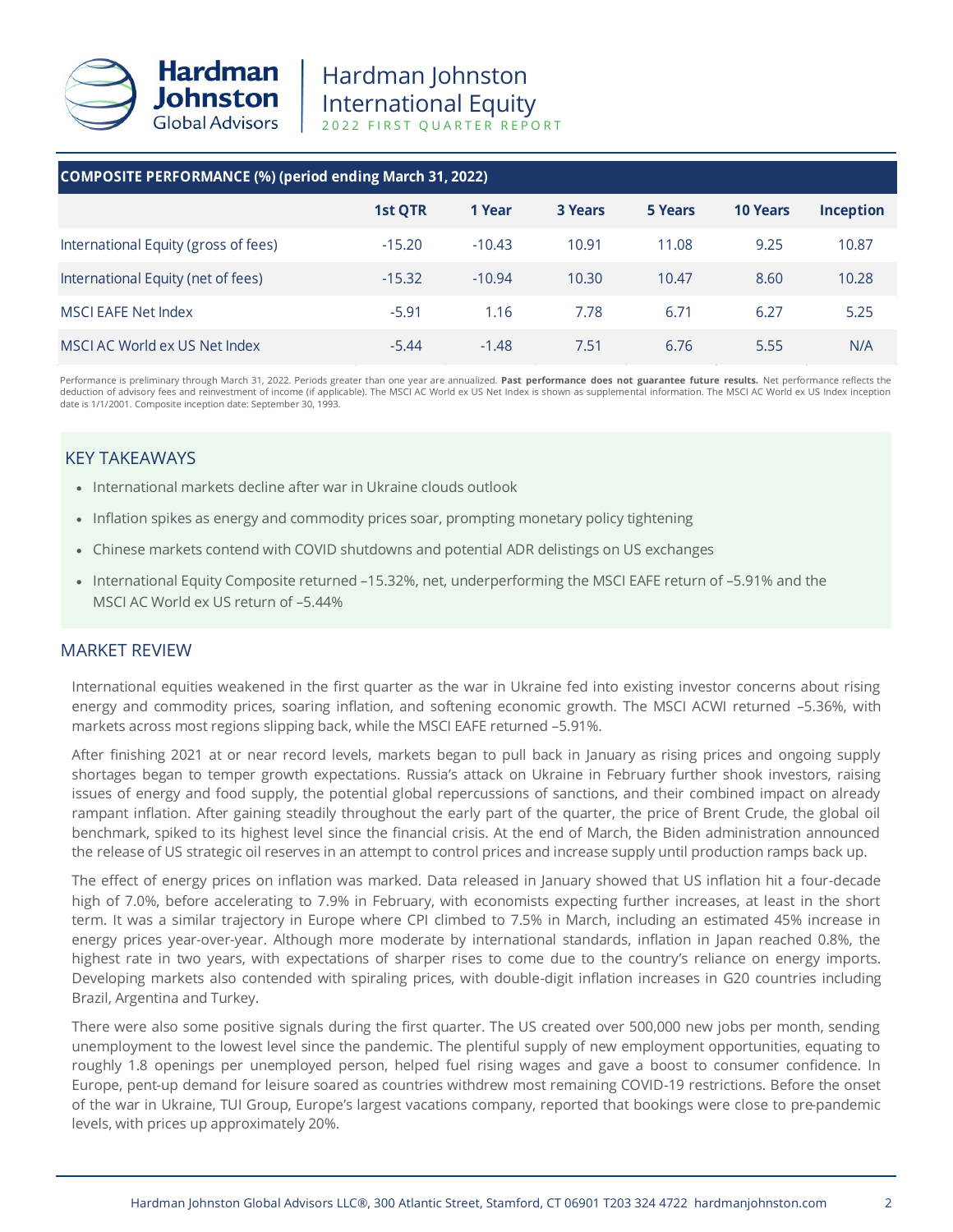

Faced with the unappealing combination of spiking inflation, tight labor markets, and decelerating economic growth, central banks initiated the tightening cycle. The US Federal Reserve implemented its first rate hike since 2018, while Chair Jerome Powell talked of rates returning to a more "neutral" position, feeding market expectations of a series of larger increases to come. In March, the Bank of England lifted interest rates for the third time in four months, singling it out as one of the most hawkish central banks in the developed world. The European Central Bank President Christine Lagarde argued there was still room for accommodative policy, although she guided to interest rates rising after the end of its bond buying program, potentially putting the first hikes by the ECB sometime in the third quarter.

Emerging markets faced the same dilemma. The Reserve Bank of India left its key policy rate unchanged at 4% during the quarter, the same level as throughout the pandemic, in order to support economic growth. In stark contrast, Brazil hiked rates sharply to 11.75% in March, a five-year high, with the country's stocks soaring due to currency strength and rising commodities prices.

While the war in Ukraine dominated much of the agenda, COVID continued to impact activity. China's dynamic zerotolerance approach to outbreaks led to renewed lockdowns in many cities, including Shanghai, the country's economic and financial hub. German auto group Volkswagen scaled back operations in the city due to infections and supply shortages, while delays were experienced at the port despite efforts to keep workers in a closed loop bubble on site. China's manufacturing PMI slipped back below 50 in March, indicating contraction.

China's position on the global stage also came under scrutiny. The US Securities and Exchange Commission identified five Chinese ADRs that could be delisted from US exchanges for failing to meet auditing rules, prompting a sell-off across the sector as the standoff between US and Chinese regulators continued. Investors continued to pull capital out of Chinese investments, in part due to ongoing domestic uncertainty as well as increased geopolitical concerns.

|                         |                | Average Weight<br><b>Total Return</b> |                |             |         |         |                             | Contribution to        |      |      |
|-------------------------|----------------|---------------------------------------|----------------|-------------|---------|---------|-----------------------------|------------------------|------|------|
|                         | Rep. Portfolio | <b>EAFE</b>                           | Rep. Portfolio | <b>EAFE</b> |         |         |                             | <b>Relative Return</b> |      |      |
| <b>By Sector</b>        |                |                                       |                |             |         |         |                             |                        |      |      |
| <b>Consumer Staples</b> | 0.0            | 10.3                                  | 0.0            | $-7.7$      |         |         |                             |                        |      |      |
| <b>Health Care</b>      | 16.2           | 12.5                                  | $-4.8$         | $-3.7$      |         |         |                             |                        |      |      |
| <b>Utilities</b>        | 0.0            | 3.4                                   | 0.0            | $-4.1$      |         |         |                             |                        |      |      |
| <b>Real Estate</b>      | 0.0            | 2.9                                   | 0.0            | $-2.7$      |         |         |                             |                        |      |      |
| Industrials             | 22.7           | 15.6                                  | $-11.0$        | $-10.7$     |         |         |                             |                        |      |      |
| Financials              | 7.9            | 17.9                                  | $-2.0$         | $-1.1$      |         |         |                             |                        |      |      |
| Materials               | 0.0            | 7.9                                   | 0.0            | 3.3         |         |         |                             |                        |      |      |
| Energy                  | 0.0            | 4.0                                   | 0.0            | 17.0        |         |         |                             |                        |      |      |
| Comm. Services          | 1.7            | 4.7                                   | $-46.5$        | $-1.7$      |         |         |                             |                        |      |      |
| Info. Technology        | 25.8           | 8.7                                   | $-19.1$        | $-16.1$     |         |         |                             |                        |      |      |
| Cons. Discretionary     | 18.7           | 12.2                                  | $-28.2$        | $-13.5$     |         |         |                             |                        |      |      |
| Cash                    | 6.9            | 0.0                                   | 0.1            | 0.0         |         |         |                             |                        |      |      |
|                         |                |                                       |                |             | $-4.0%$ | $-3.0%$ | $-2.0%$                     | $-1.0%$                | 0.0% | 1.0% |
|                         |                |                                       |                |             |         |         | Contribution from Selection |                        |      |      |

# PERFORMANCE ATTRIBUTION

Contribution from Exposure

Preliminary data for the quarter ending March 31, 2022. Source: FactSet, Hardman Johnston Global Advisors LLC®. **Past performance does not guarantee future results.** The data shown is of a representative portfolio for the Hardman Johnston International Equity strategy and is for informational purposes only. Results are not indicative of future portfolio characteristics/ returns. Actual results may vary for each client due to specific client guidelines and other factors. Portfolio holdings and/or allocations shown above are as of the date indicated and may not be representative of future investments. Future investments may or may not be profitable.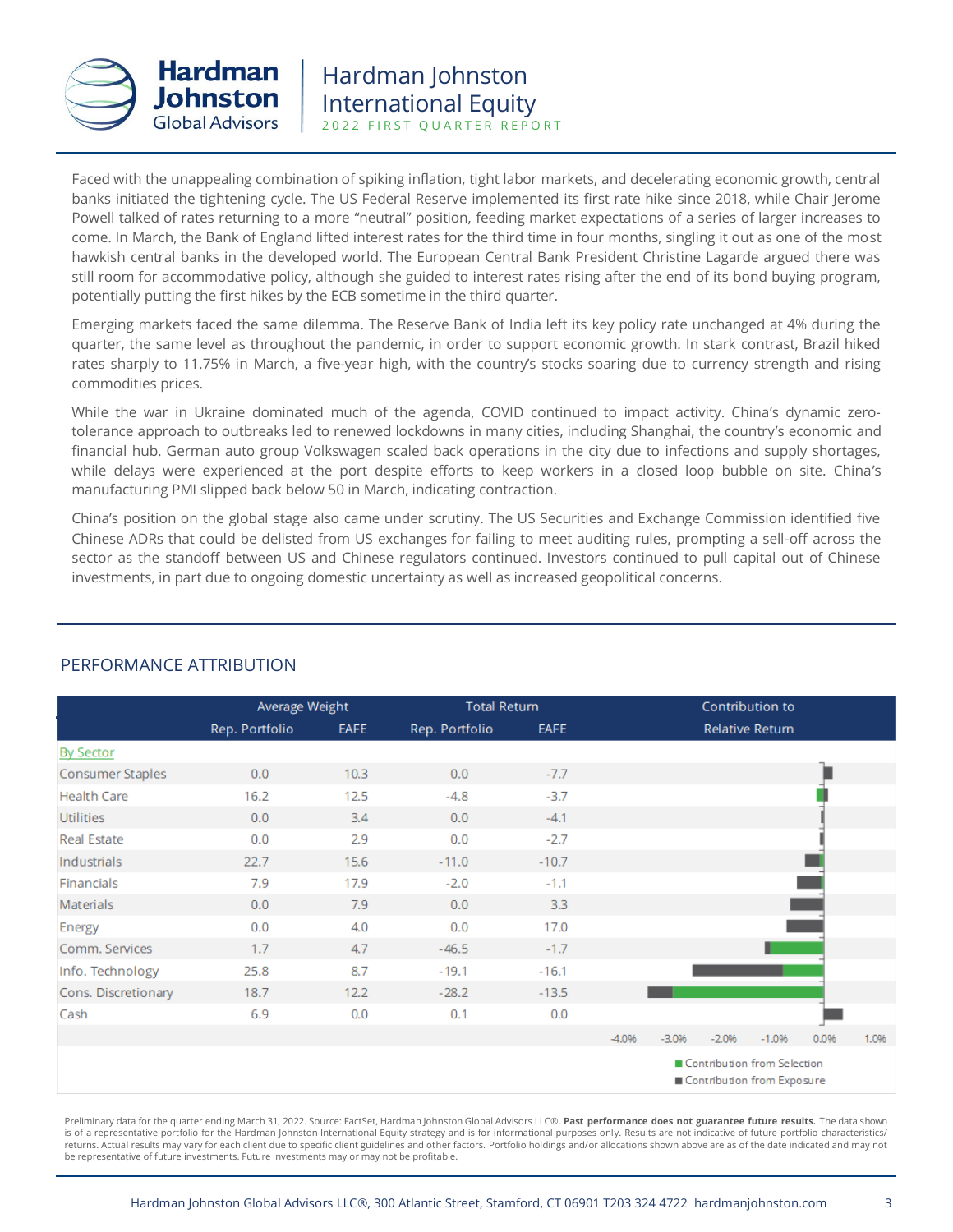

|                         |                | Average Weight |                | <b>Total Return</b> |                        | Contribution to |         |                                                           |      |      |
|-------------------------|----------------|----------------|----------------|---------------------|------------------------|-----------------|---------|-----------------------------------------------------------|------|------|
|                         | Rep. Portfolio | <b>EAFE</b>    | Rep. Portfolio | <b>EAFE</b>         | <b>Relative Return</b> |                 |         |                                                           |      |      |
| <b>By Region</b>        |                |                |                |                     |                        |                 |         |                                                           |      |      |
| Europe                  | 38.6           | 50.3           | $-13.7$        | $-9.9$              |                        |                 |         |                                                           |      |      |
| United Kingdom          | 10.4           | 15.2           | $-5.9$         | 1.8                 |                        |                 |         |                                                           |      |      |
| <b>Emerging Markets</b> | 16.7           | 0.0            | $-17.3$        | 0.0                 |                        |                 |         |                                                           |      |      |
| Japan                   | 16.8           | 22.6           | $-21.3$        | $-6.6$              |                        |                 |         |                                                           |      |      |
| Pacific ex Japan        | 10.6           | 11.8           | $-24.2$        | 3.8                 |                        |                 |         |                                                           |      |      |
| Cash                    | 6.9            | 0.0            | 0.1            | 0.0                 |                        |                 |         |                                                           |      |      |
|                         |                |                |                |                     | $-4.0%$                | $-3.0\%$        | $-2.0%$ | $-1.0%$                                                   | 0.0% | 1.0% |
|                         |                |                |                |                     |                        |                 |         | Contribution from Selection<br>Contribution from Exposure |      |      |

Preliminary data for the quarter ending March 31, 2022. Source: FactSet, Hardman Johnston Global Advisors LLC®. **Past performance does not guarantee future results.** The data shown is of a representative portfolio for the Hardman Johnston International Equity strategy and is for informational purposes only. Results are not indicative of future portfolio characteristics/<br>returns. Actual results may va be representative of future investments. Future investments may or may not be profitable.

## PORTFOLIO COMMENTARY

- International Equity underperformed the MSCI EAFE Index by 941 bps on a net basis during the first quarter
- Lack of exposure to Consumer Staples was the largest contributor during the quarter while security selection and overweight exposure in Consumer Discretionary was the largest detractor
- No region contributed to relative performance during the quarter, while security selection and underweight exposure to Pacific ex Japan was the largest detractor

#### LARGEST CONTRIBUTORS

**AstraZeneca plc (+0.9% total effect)** performed strongly as management reconfirmed long term growth rates and increases in margin over time. While the company is spending more money on R&D, they are expecting to grow to a midto- high 30's operating margin in the medium- to- long term, which is encouraging for investors. Additionally, continued strength in Enhertu data lifted the stock. Enhertu is an HER2-directed antibody drug conjugate. HER2 low breast cancer was a risk point, but they are now seeing additional growth potential with positive phase III data read outs in March. This solidifies the idea that AstraZeneca's solid tumor approach (beyond breast cancer) may work. Lastly, AstraZeneca reached a settlement agreement to resolve patent litigation related to Ultomiris, in which Alexion (their rare disease unit) will make a single payment of \$775 million to Chugai Pharmaceutical in Q2 2022. No further amount is payable by AstraZeneca, and this does not impact 2022 guidance. This ongoing litigation was an overhang for the stock, so this settlement was viewed positively by investors.

**Alkermes plc (+0.3% total effect)** shares rose during the quarter as management initiated strong guidance for 2022, even with the loss of Johnson & Johnson royalty payments related to extended-release nanocrystal formulation technology. Alkermes is engaged in discussions with Johnson & Johnson regarding resolution of these royalty payments, which may lead to a lump sum settlement. Management also restated 2025/2026 profitability targets, providing confidence in long-term profitability despite the loss of those royalty payments. Additionally, the initial launch of Lybalvi, an oral anti-psychotic with attenuated weight gain, has been strong, with prescription scripts trending upwards. Feedback from physicians, payers, and patients has been positive, pushing the stock upward. Initial payer coverage has been in line with expectations and management expects Lybalvi to be treated like other branded agents for the first twelve to eighteen months. As more payers cover Lybalvi, we anticipate sales will increase. The company also reported very good results for Vivitrol, their opioid/alcohol addiction drug that is showing good growth as additional clinics have reopened.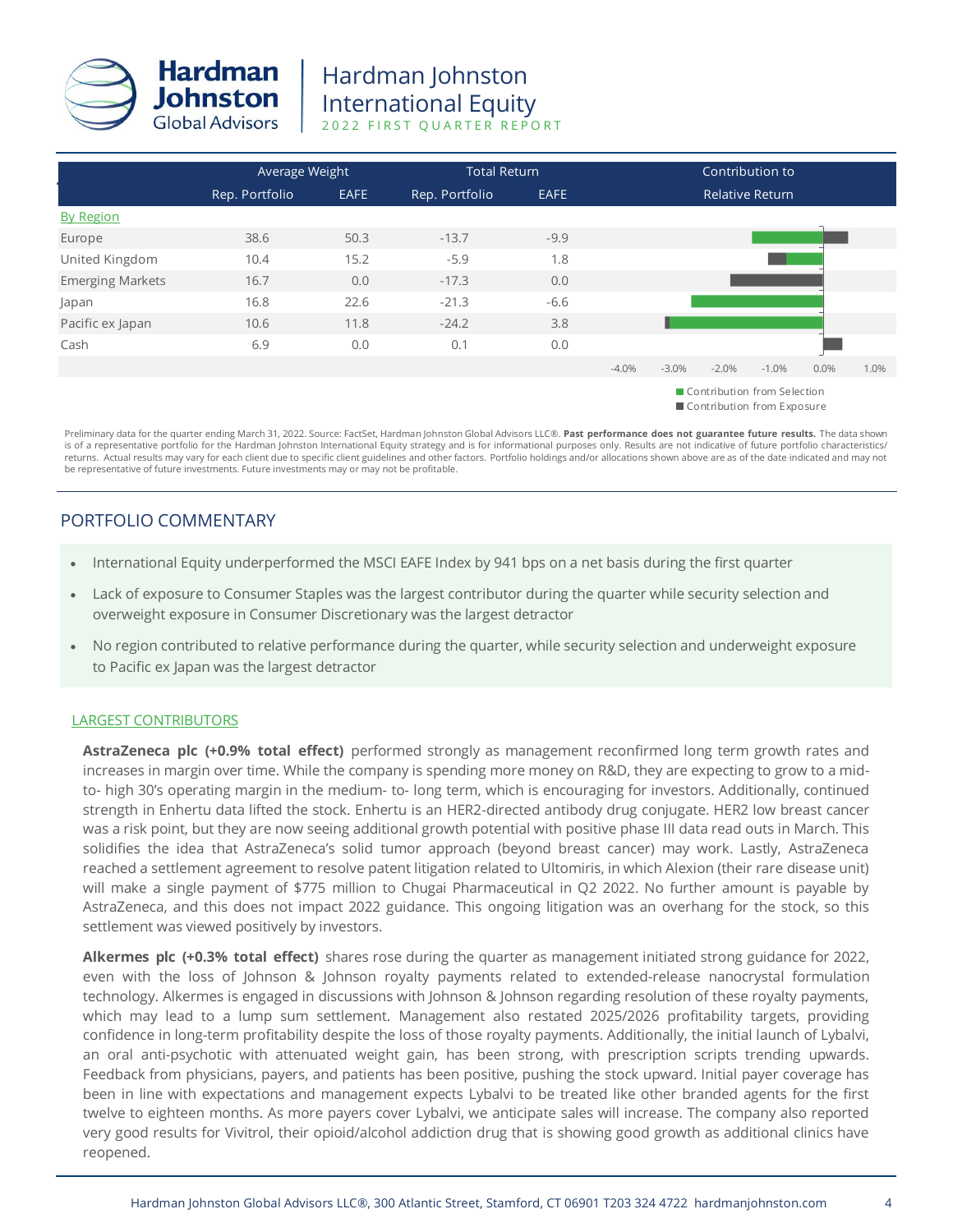

**Safran S.A. (+0.1% total effect)** shares outperformed during the quarter as airline traffic recovery remained resilient, despite the prevalence of the Omicron variant of COVID-19. The company reported in-line full year 2021 results and issued 2022 guidance. A key highlight of the guidance was management's forecast of continued strong free cash flows, driven by an ongoing recovery in their aftermarket business. Management also emphasized that the risks related to a drop in Russian titanium supply are limited near-term, as inventory buffers give the company time to seek alternative sources.

#### LARGEST DETRACTORS

**Puma SE (-1.2% total effect)** underperformed during the quarter as management released conservative guidance. This is typical per the company's guidance policy. However, the company did report a strong end to 2021. During the quarter, some funds swapped Puma for Adidas, who reported a bad 2021 but offered "turnaround guidance," including doubledigit sales growth (similar to Puma's) and an innovation day at their headquarters. Despite tough performance this quarter, we believe Puma is positioned strongly within the industry. Puma is well-placed to supply its markets, having been proactive all through COVID regarding its supply chain and relationships. China continues to be a challenging market for the company, similar to other international players, but China is a smaller part of PUMA's business than it is for Nike or Adidas. Puma also has very limited exposure to Ukraine of about 2-3%.

**Aptiv plc (-1.1% total effect)** shares were lower in the quarter as the market shunned Consumer Discretionary stocks given growing macroeconomic concerns. Furthermore, the market is worried about a reacceleration in supply chain difficulties as a result of the war in Ukraine. With the industry still holding record low inventories, even a near-term hiccup in demand still requires a multi-year production recovery from the COVID lows as inventory levels need to normalize. While there may be some cuts to the industry's automotive production forecasts this year, over the long term, Aptiv remains well-positioned to outgrow the industry. Recent geopolitical events may even serve to accelerate the shift to electric vehicles, which would be positive for Aptiv.

**Nidec Corp. (-1.0% total effect)** shares corrected after the company reported quarterly results that were impacted by supply chain issues. These concerns intensified during the quarter as war erupted in Ukraine. However, Nidec had already begun working on fortifying its supply chain and instituting price hikes to compensate for rising input costs. Longer-term, the company remains well-positioned to mimic its previous playbook of skillfully investing in key growth areas, such as its fast-growing e-axle business.

## PORTFOLIO ACTIVITY

• There were no initiations or liquidations in the portfolio during the first quarter

## MARKET OUTLOOK

Markets staged a modest recovery in the second half of March fueled by talks between Russia and Ukraine and hopes of a resolution to the conflict. However, it remains to be seen whether the rebound will be short lived or something more persistent.

Coming so soon after the pandemic, the war in Ukraine is a clear reminder that shocks not only to markets, but also to our way of life, are never far away. Countries and economies that are recovering from the effects of COVID will face another slowdown. The US is relatively insulated from a supply perspective but is still seeing the impact of higher energy prices and food costs, which especially impacts lower income consumers. Europe is more exposed to Russian oil and gas and is wrestling to readjust supply from other sources. Whether or not countries experience technical recession is somewhat academic. However, the conditions risk being painful for businesses and consumers alike.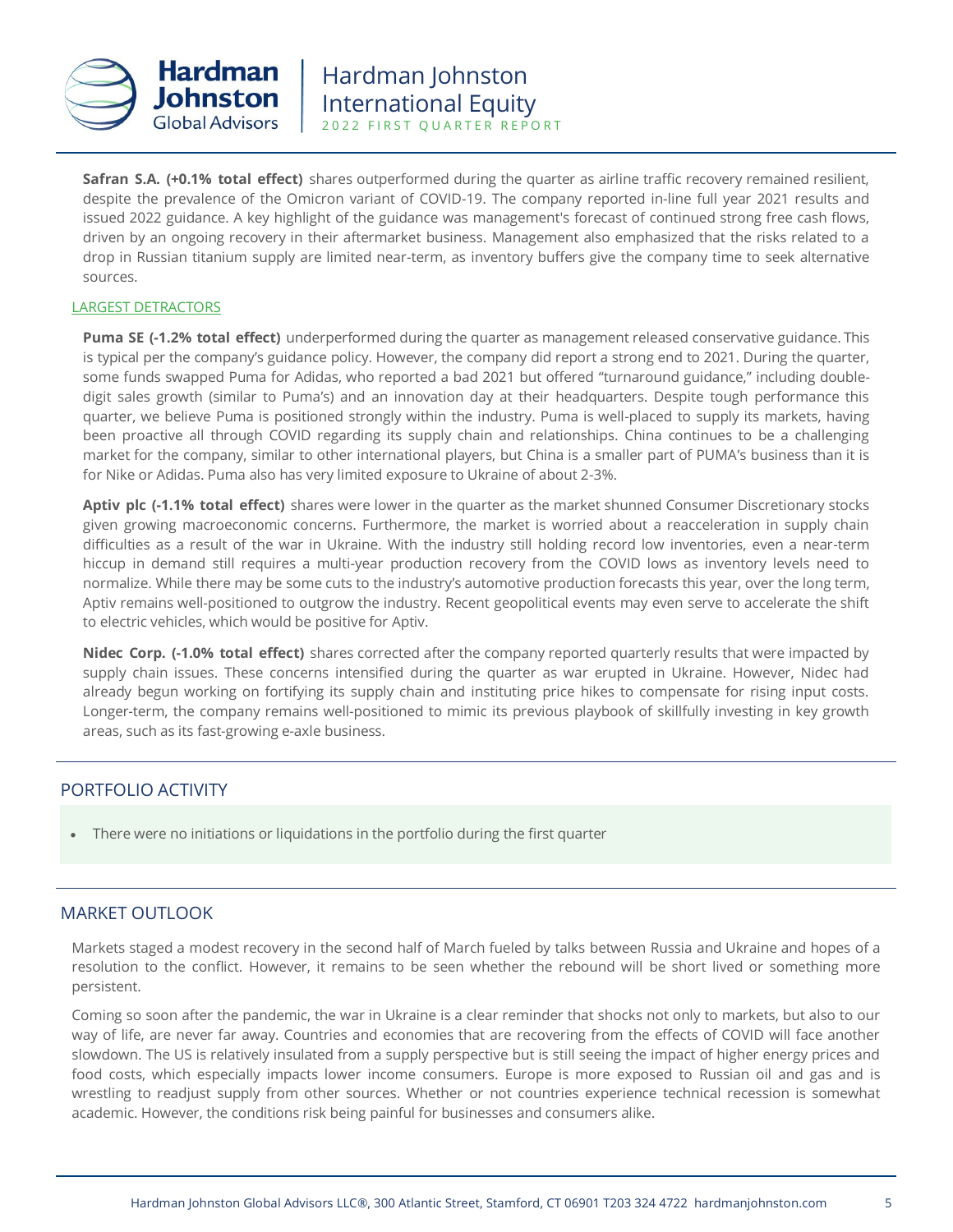

Contending with inflation, or stagflation, in a slowing market characterized by spiking prices for essentials like food and energy will present an intense challenge for central banks. Monetary policy has begun to tighten and may go further and faster than anticipated. The Fed has made no secret about its desire to normalize rates, even if normal is lower than in the past, and doing so may give it some capacity to deal with challenges ahead. However, the risk of policy missteps has risen sharply.

Rising interest rates do not pose as much of a risk to businesses as in the past. High-quality growth companies in our universe carry low levels of leverage, putting them in a relatively strong position to navigate a difficult environment. Faced with uncertainty and volatility, the greatest risk is that boards postpone or perhaps cancel investment plans that could have been drivers of top line growth.

For investors, there is a lot to digest, and the near-term path is murky. However, over the long term, positive tailwinds and secular trends remain strong. In the context of labor market tightness, companies will need to invest in technological transformation to drive productivity improvements. Healthcare globally will benefit from demographic drivers for decades to come.

Perhaps one of the biggest opportunities will be the move to a low carbon economy. The shift will be widespread and create opportunities across a range of business sectors including clean energy, transportation, and agriculture. For instance, rising wealth in developing markets is creating increased demand for protein, which in turn will mean more farm animals, more competition for land, and greater environmental pressure. There are solutions being developed that will address the need for greater efficiency longer term.

Technology opportunities that play into environmental trends can be subtle and require deep research. Semiconductor manufacturer Wolfspeed is a leading innovator in chips made from silicon carbide. These chips are being used in many energy transition technologies, from extending the range of electric vehicles to more efficient and lower-cost solar and wind power.

The geopolitical backdrop will remain complicated and unpredictable. While Europe and the US are pushing for greater sanctions on Russia, China and India have been among those somewhat reluctant to take sides in the conflict. The impact may be a hardening of the international stance towards both countries.

China is also wrestling with domestic issues. The country still has some way to go to "live with COVID," and further lockdowns and economic disruption are likely. As we have seen over recent years, the Chinese government is willing to take near-term pain for what it views as long-term gain. However, it is also demonstrating increased flexibility. At March's National People's Congress, the theme of "Common Prosperity" was barely mentioned, potentially indicating a softening of its line on regulatory action. Indeed, China's Vice Premier Liu He said that the country would introduce policies favorable to the market and measures to boost growth.

Over the long run, China's expansion will decelerate but in the context of global growth will continue to look strong. Company prospects and valuations are also attractive, yet Chinese stocks were among the weakest performers in the first quarter. We reduced our International Equity strategy's exposure to China in 2021 and are monitoring the market closely. We need greater visibility over domestic issues and international listings via ADRs to invest with conviction.

Across international markets, growth stocks continue to lag more cyclical plays such as energy, materials, and financials that lack the secular growth we need for our investment approach. The outlook has become more complicated in the first quarter. However, we are secure in the knowledge that our focus on companies with strong balance sheets, pricing power, and competitive advantages will ensure resilience through the cycle. Meanwhile, our bottom-up approach is unearthing highly attractive companies around the globe that are benefiting from, and driving, long-term trends that will transcend shorter term challenges.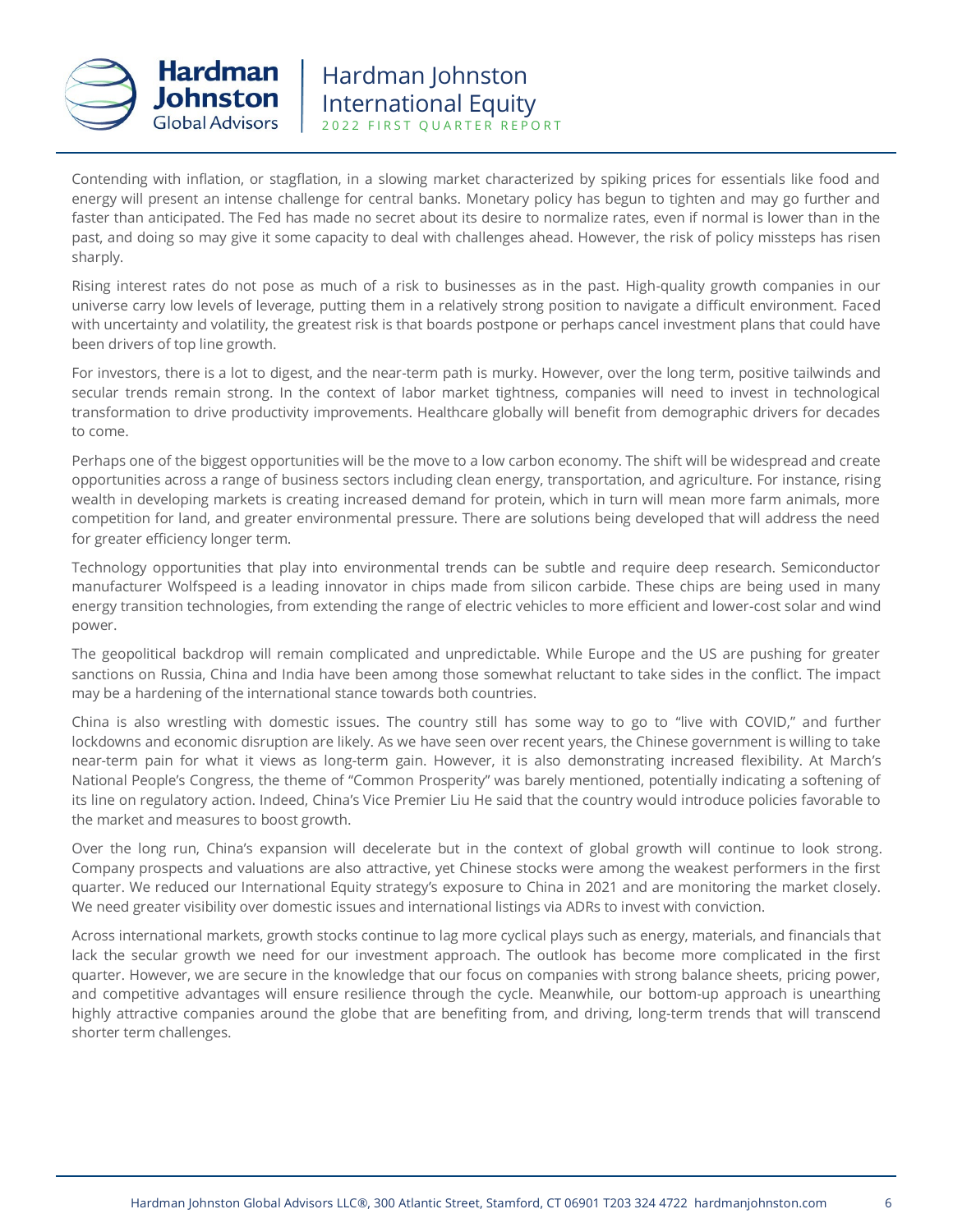

#### **PORTFOLIO EXPOSURE (period ending March 31, 2022)**



#### **PORTFOLIO CHARACTERISTICS (period ending March 31, 2022)**

|                                                     |         | Representative Portfolio |         | <b>MSCI EAFE Net Index</b> |
|-----------------------------------------------------|---------|--------------------------|---------|----------------------------|
|                                                     | Current | 5 Year Average           | Current | 5 Year Average             |
| Capitalization                                      |         |                          |         |                            |
| Weighted Average Market Cap (\$B)                   | 101.1   | 96.6                     | 83.7    | 68.2                       |
| Median Market Cap (\$B)                             | 47.9    | 48.0                     | 13.3    | 11.7                       |
| <b>Growth Fundamentals</b>                          |         |                          |         |                            |
| EPS Growth: 3 to 5 year forecast $(\%)^1$           | 20.6    | 18.5                     | 11.2    | 9.5                        |
| EPS Growth: 5 year trailing $(\%)^1$                | 4.2     | 6.7                      | 7.4     | 5.5                        |
| <b>Value Fundamentals</b>                           |         |                          |         |                            |
| P/E Ratio: 12 Months - forward <sup>1</sup>         | 26.0    | 26.1                     | 17.9    | 18.0                       |
| P/E Ratio: 12 Months - trailing <sup>1</sup>        | 34.0    | 31.3                     | 16.7    | 15.5                       |
| PEG Ratio: forward <sup>1</sup>                     | 1.3     | 1.4                      | 1.6     | 2.0                        |
| Dividend Yield (%) <sup>2</sup>                     | 0.7     | 1.1                      | 2.7     | 3.0                        |
| Price/Book <sup>3</sup>                             | 4.3     | 4.1                      | 1.8     | 1.6                        |
| <b>Quality Fundamentals</b>                         |         |                          |         |                            |
| Return on Equity: 5 Year $(\%)^1$                   | 15.3    | 15.1                     | 14.0    | 12.8                       |
| Return on Invested Capital: 5 Year (%) <sup>1</sup> | 11.2    | 11.0                     | 9.6     | 8.7                        |
| Other                                               |         |                          |         |                            |
| Number of Positions                                 | 25      | 25                       | 825     | 899                        |
| Beta: 3 year portfolio <sup>4</sup>                 | 1.0     | 1.0                      | 1.0     | 1.0                        |

<sup>1</sup>Interquartile weighted mean, <sup>2</sup>Weighted mean, <sup>3</sup>Weighted harmonic mean, <sup>4</sup>MPT beta (daily).

Data is preliminary. Past performance does not guarantee future results. Source: FactSet, Hardman Johnston Global Advisors LLC®. The data shown is of a representative portfolio for the Hardman Johnston International Equity strategy and is for informational purposes only and is not indicative of future portfolio characteristics/returns. Actual results may vary for each client due to specific client guidelines and other factors. The representa